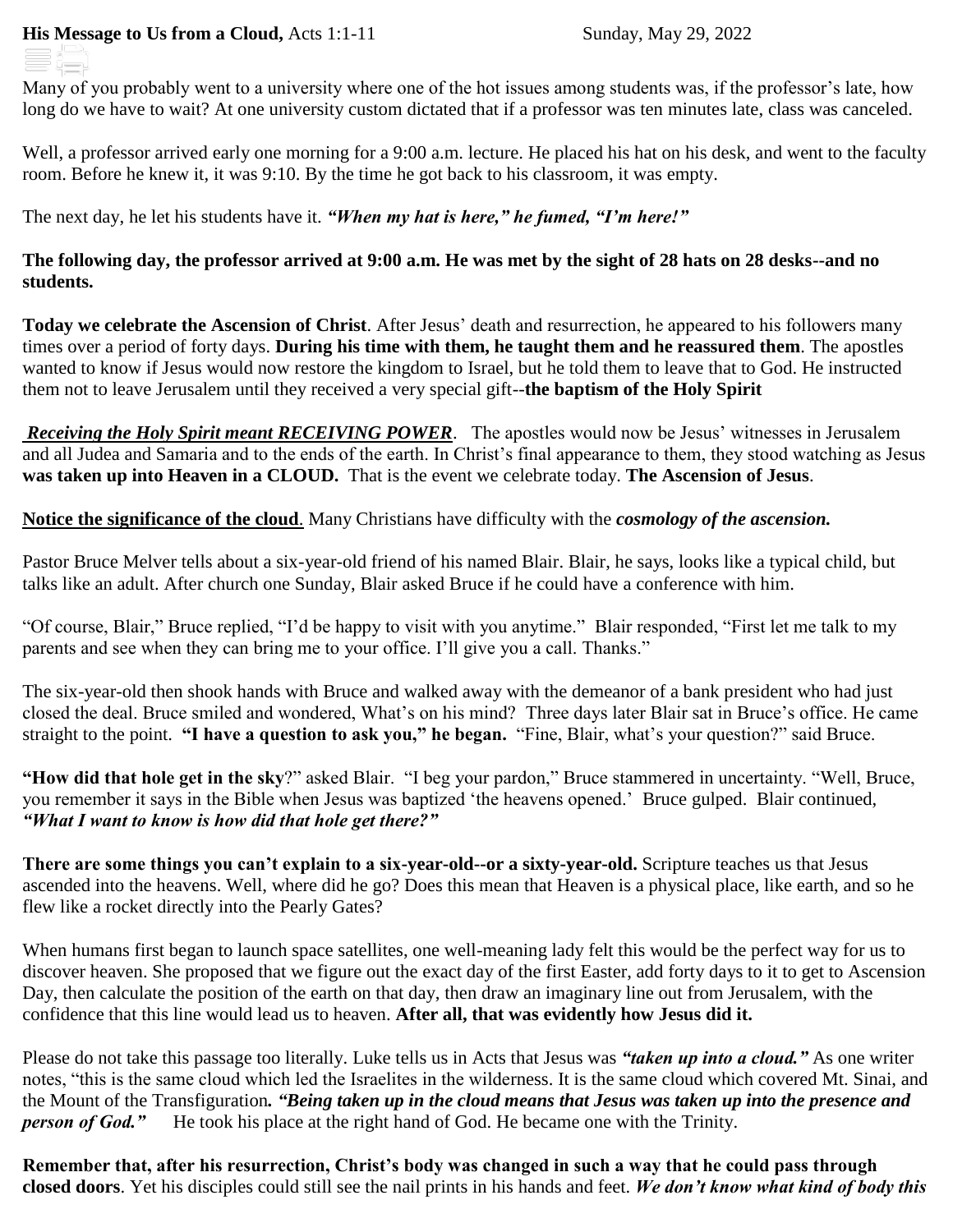*was*. It was clearly different from a physical body. The Bible, when it says that Jesus was taken up in a cloud, does not mean that Jesus' body was propelled like a rocket through outer space until it came to a physical heaven. Jesus was now a spiritual body. We don't know what that means.

St. Paul, in I Corinthians 15, teaches us that when we die we are clothed with a new spiritual body, a body that is distinct from our physical body. Paul was obviously taking his cue from Christ's resurrection. **The disciples at Christ's ascension saw Christ's spiritual body taken up in a cloud and then they saw him no more**.

**REMEMBER**…*His ascension was spiritual, not physical*. This is all cloaked in mystery. But it affirms what we know about Christ. *He is risen and now he sits at the right hand of the Father.*

**Before Christ ascends,** however, he does two things. **First of all, he gives the disciples their assignment.** *They are to be his "witnesses in Jerusalem, and in all Judea and Samaria, and to the ends of the earth."*

**You know the function of a witness**. Something extraordinary happens. How do you know it happened? Well, there were witnesses. *How is the world to know that God so loved the world that He gave His Son?* There are witnesses. There were several hundred of them two thousand years ago when it happened; there are millions more who have experienced the risen Christ in their lives here-and-now. **That is who we are. That is our task. TO BE WITNESSES.** 

On January 2, 2006, in Sago, West Virginia, there was a coal mine explosion that trapped thirteen miners for nearly two days. Only one miner survived. His name was John Casto. He was interviewed a few days later on CNN.

*"I know the Lord was with us through it all*," said John Casto, his voice breaking with sorrow and exhaustion. Then he talked about the hundreds of people who had been offering up prayers for the trapped miners in that little town.

*"You know,"* he said at the end of the interview, *"I'm not kin to none of those people under that hill over there, but each and every one of them is a brother to me, each and every one of them. Because you're my brother*," he said, *turning to the startled CNN reporter, "and you're my brother,"* he said, turning to the cameraman*, "because I love Christ."* 

**NOW THAT IS A WITNESS!!** Now that is not being showy. Or being phony. It is just a statement of fact about what John Casto has experienced in his life.

**Could you do that**? If not, why? Embarrassed? **Only willing to serve in Christ's army if you can be in the Secret Service?** Maybe you're not certain that Christ has risen from the dead. It's hard to witness to something about which you are not sure yourself. Maybe you've just been conditioned by our culture that religion should be a private matter, something you keep to yourself.

**I understand, but what do we do with Christ's final instruction to his disciples**? Would the faith still be alive today if everyone felt that it was a private matter that one should not discuss?

I wonder if some people aren't afraid of being a witness because of conditions in their own life. **What is it they say?** *"I would rather see a sermon than hear a sermon."* We don't want to appear hypocrites, witnessing for Jesus with our lips and betraying him with our lives. That is why the other thing that Christ did before he ascended is so important. **He promised to send his Holy Spirit.**

**"Do not leave Jerusalem, but wait for the gift my Father promised**, which you have heard me speak about." Then a few verses later he adds, "**you will receive power when the Holy Spirit comes on you . . ."**

Jesus knew that it would be difficult for his disciples to provide a living witness to their Master's death and resurrection. After all, they were to take their testimony to the ends of the earth. To everybody? Arabs? Jews? Africans? Asians? The barbarians living in the British Isles? Everybody? **YES, EVERYBODY***!! It was a tall order. It seemed like an impossible assignment. That is why he promised them that they would not go about the task alone. His Holy Spirit would be with them.*